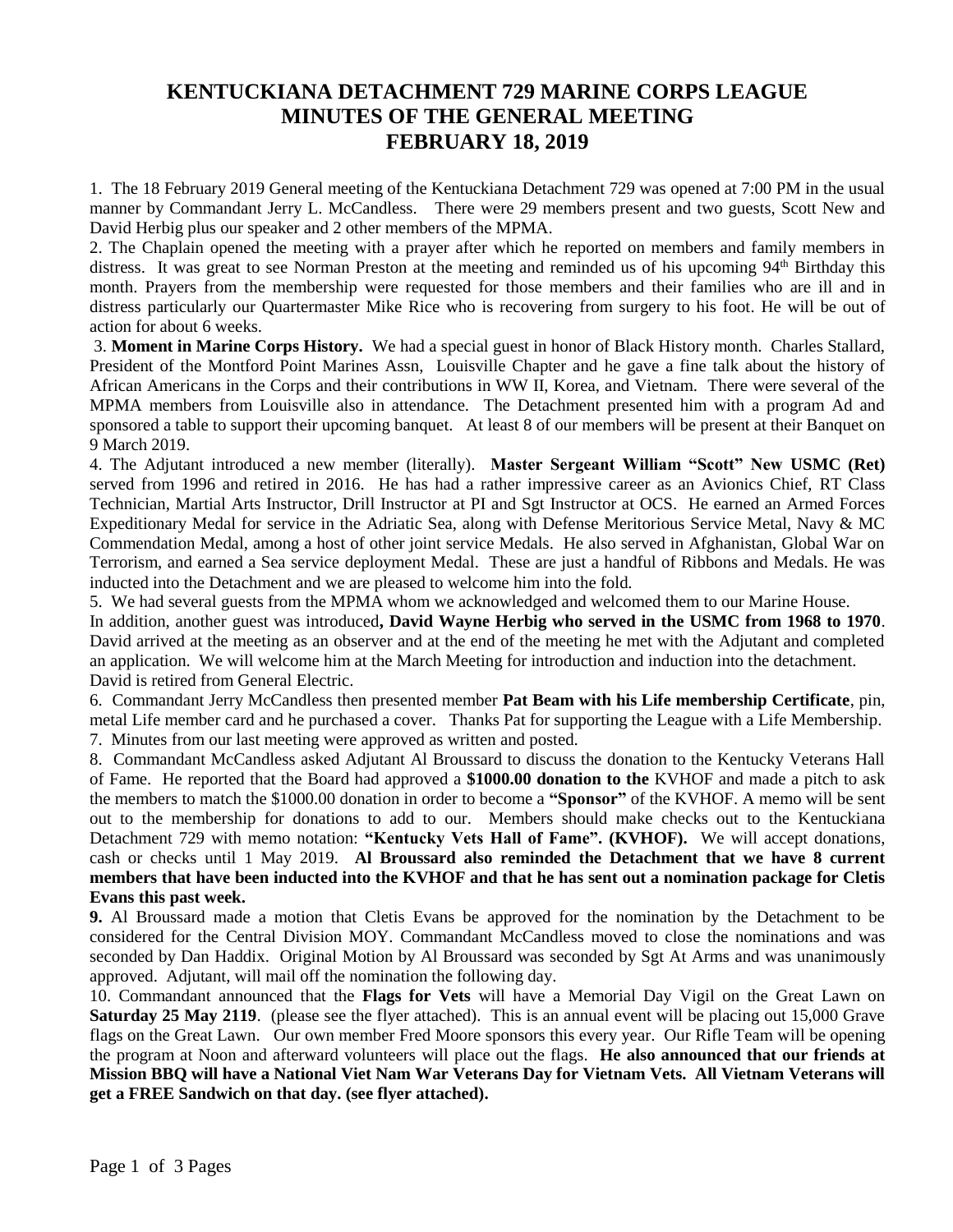## **OFFICER REPORTS**

**Senior Vice Commandant** Rick Borders showed off the rifle to be raffled off and announced that tickets are now available. The Raffle will be held at our November 2019 meeting. There are 1200 tickets available, and there will be a  $2<sup>nd</sup>$  place prize of \$200.00, and  $3<sup>rd</sup>$  place prize of ?????? HURRY AND GET YOUR TICKETS. WE WILL ALSO NEED VOLUNTEERS TO GO OUT AND SELL. Please contact Sr Vice Commandant Rick Borders for information and to obtain tickets to sell.

**Junior Vice Commandant** Phil Hughes opened up the nomination committee drive for members wishing to run for one of the four elected offices. Commandant, Sr.Vice Commandant, Jr. Vice Commandant, and Judge Advocate. If you are interested in holding one of the Elected Offices, please contact Phil Hughes. Commandant McCandless recommended nominations by "Slate". If you want to be part of the leadership please step up. We have an amazing group of Officers that are here to assist you.

**Judge Advocate C. J. Wichulis** briefed the membership on the tightening up of the uniform regulations, particularly the Red Cover, collar emblems, and appropriate wear of the uniform. There is a great article in your Semper Fi Magazine. Please look it over.

**Paymaster Ron Knight** gave an account balance for all of the accounts approved by the Board of Directors. They all balance and we are in very positive position. Due to privacy issues if you wish a copy of the statements or balances please contact Ron Knight. The records are not private, just not for general dissemination to the public.

## **OTHER OFFICER REPORTS**

**Toys for Tots.** No report other than that the Annual report was sent to TFT National.

**Building: Mary Broussard** - Rentals have quieting down but we continue to receive calls daily with renters seeking party dates. Mary thanked all the members who worked to put in new lightening in the hall, as well as painters, and volunteers making minor upgrades and sprucing up the building during the down period in January. All is well and keeping us busy.

**Benevolence Committee: Dan Haddix** reported that there have been no emergency requests and that \$100.00 in the form of a Gift card was donated to the committee from the Rifle Honors Detail.

**Investment Committee: Bob Cross** announced that the market is up and has made up for a few weeks of a down turn.

**Conferences : Bob Cross** also indicated that he and Paymaster Ron Knight will be attending **the Mid-Winter Conference in Fredericksburg, VA in February** to sit in on the new membership Program rollout. If any member wants uniform items from the National ships store, please contact Bob and he can pick up uniform items with having to pay the outrageous shipping charges for ordering on line. Additionally, Al Broussard will be attending **the Central Division Conference in Rock Island, IL** in late March for the same class.

In preparation for **Sponsoring the Division Conference in 20/20**, a large contingent of our officers and members will be attending the Quarterly meeting in London, KY to begin discussions on getting the rest of the Department of Kentucky behind our efforts.

**New Business -** OTIS FOX is commencing weekly pistol team practices. Interested please call Otis or any member of the pistol team for more information.

50/50 Drawing was won by Bob Cross. Bob generously donated his share of the winnings \$39.00 to the Benevolence Fund.

There being no other business, the meeting adjourned at 20:25 hours.

Respectfully Submitted,

Allen D. Broussard Adjutant